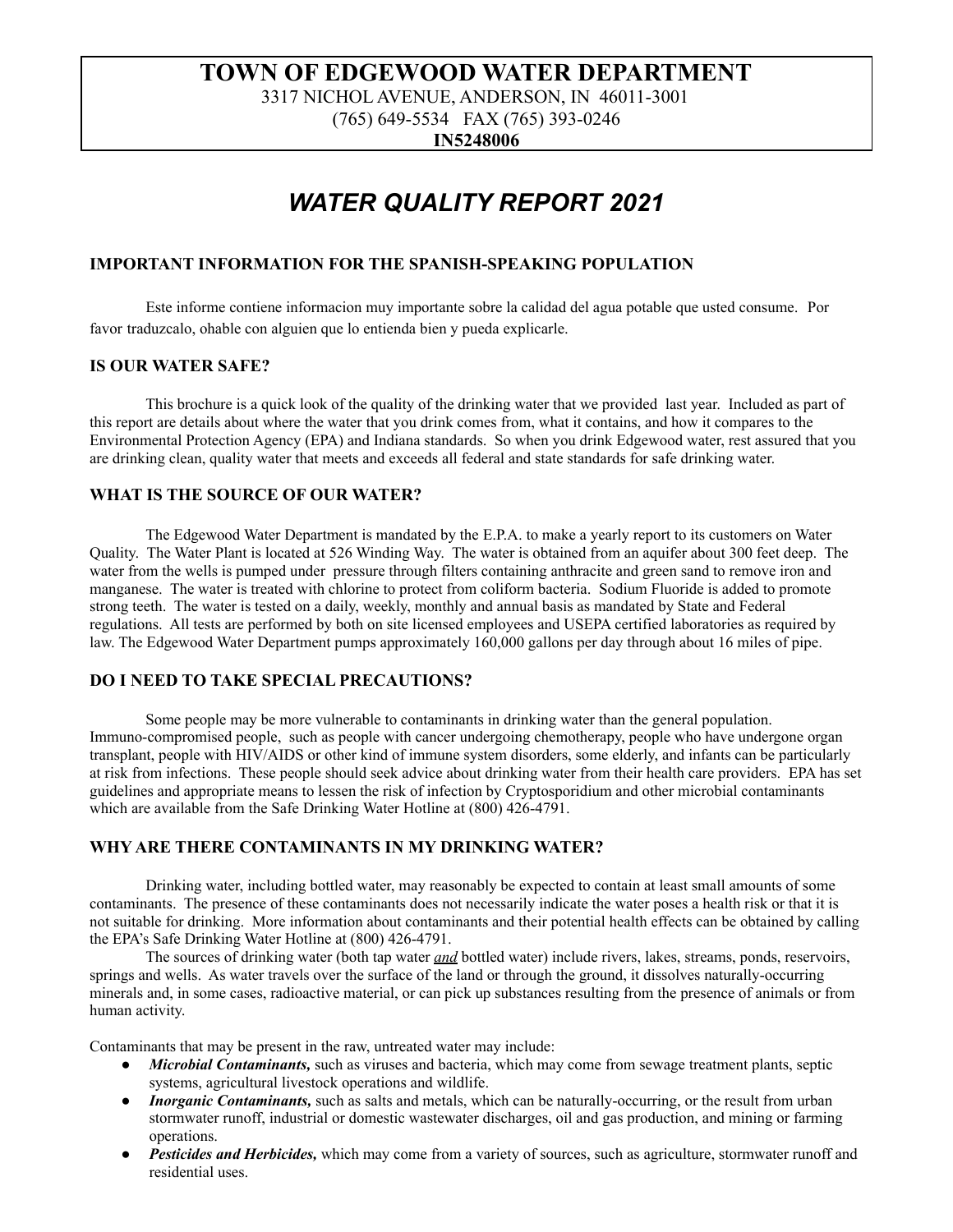- *Organic Chemical Contaminants,* including synthetic and volatile organic chemicals, which are by-products of industrial processes and petroleum production operations, and can also result from gas stations, urban stormwater runoff, and septic systems.
- *Radioactive Contaminants,* which can be naturally-occurring or the result of oil and gas production and mining activities.

In order to ensure that tap water is safe to drink, the EPA prescribes regulations that limit the amount of certain contaminants that may be present in the water provided by public drinking water systems. We are required to treat our water according to EPA's regulations. Moreover, FDA regulations establish limits for contaminants that may be present in bottled water, which must provide the same level of health protection for public health.

# *Water Quality Data*

The table below lists all the contaminants that we detected during the 2015 calendar year. The presence of these contaminants in the water does not necessarily indicate that the water poses a health risk. Unless otherwise indicated, the data presented in this table is from testing done during the 2015 calendar year. The Indiana Department of Environmental Management (IDEM) requires us to monitor for certain contaminants at a frequency less than once per year because the concentrations of these contaminants are not expected to vary significantly from one year to another. Some of the data, though representative of the water quality, may however be more than one year old.

Some of the terms and abbreviations used in this report are:

| $MCL$ :         | Maximum Contaminant Level, the highest level of a contaminant that is allowed in drinking water.                                                         |
|-----------------|----------------------------------------------------------------------------------------------------------------------------------------------------------|
| MCLG:           | Maximum Contaminant Level Goal, the level of a contaminant in drinking water below which there is no<br>known or expected risk to health.                |
| <b>MRDL:</b>    | Maximum Residual Disinfectant Level, the highest level of disinfectant allowed in drinking water.                                                        |
| <b>MRDLG:</b>   | Maximum Residual Disinfectant Level Goal, the level of drinking water disinfectant below which there<br>is no known or expected risk to health.          |
| AL:             | Action Level, the concentration of a contaminant which, when exceeded, triggers treatment or other<br>requirements or action which a system must follow. |
| Ppm:            | parts per million, a measure for concentration equivalent to milligrams per liter.                                                                       |
| <b>Ppb:</b>     | parts per billion, a measure for concentration equivalent to micrograms per liter.                                                                       |
| $P\text{Ci/L}:$ | picocuries per liter, a measure for radiation.                                                                                                           |
| $N/a$ :         | either not available or not applicable.                                                                                                                  |

# *Contaminants Detected 2018 & 2019*

# **Inorganic Chemicals**

| Date | Contaminant | <b>MCL</b>     | MCLG | Units | Result | Min       | Max  | AboveAL<br># Repeats | <b>Violates</b> | <b>Likely Sources</b>                                                                                                                 |
|------|-------------|----------------|------|-------|--------|-----------|------|----------------------|-----------------|---------------------------------------------------------------------------------------------------------------------------------------|
| 2021 | Barium      | $\overline{2}$ | 2    | Mg/L  | 0.22   | 0.22      | 0.22 | $\theta$             | N <sub>o</sub>  | Discharge of drilling wastes;<br>discharge from metal<br>refineries; erosion of natural<br>deposits                                   |
| 2021 | Fluoride    |                |      | mg/L  | .95    | $\cdot^8$ | 1.2  |                      | No              | Erosion of natural deposits;<br>Water additive which promotes<br>strong teeth; Discharge from<br>fertilizer and aluminum<br>factories |
| 2021 | Sodium      | N/A            | N/A  | mg/L  | 15.4   | 15.4      | 15.4 | $\Omega$             | No.             | Erosion of natural deposits                                                                                                           |

## **Microbiological Contaminants**

| <b>Date</b> | Contaminant       | MCL | <b>MCLG</b> | <b>Units</b> | Result | Min | Max | AboveAL<br># Repeats | <b>Violates</b> | <b>Likely Sources</b>                   |
|-------------|-------------------|-----|-------------|--------------|--------|-----|-----|----------------------|-----------------|-----------------------------------------|
| 2021        | Total<br>Coliform | 5%  |             | $\%$         |        |     |     |                      | No              | Naturally present in the<br>environment |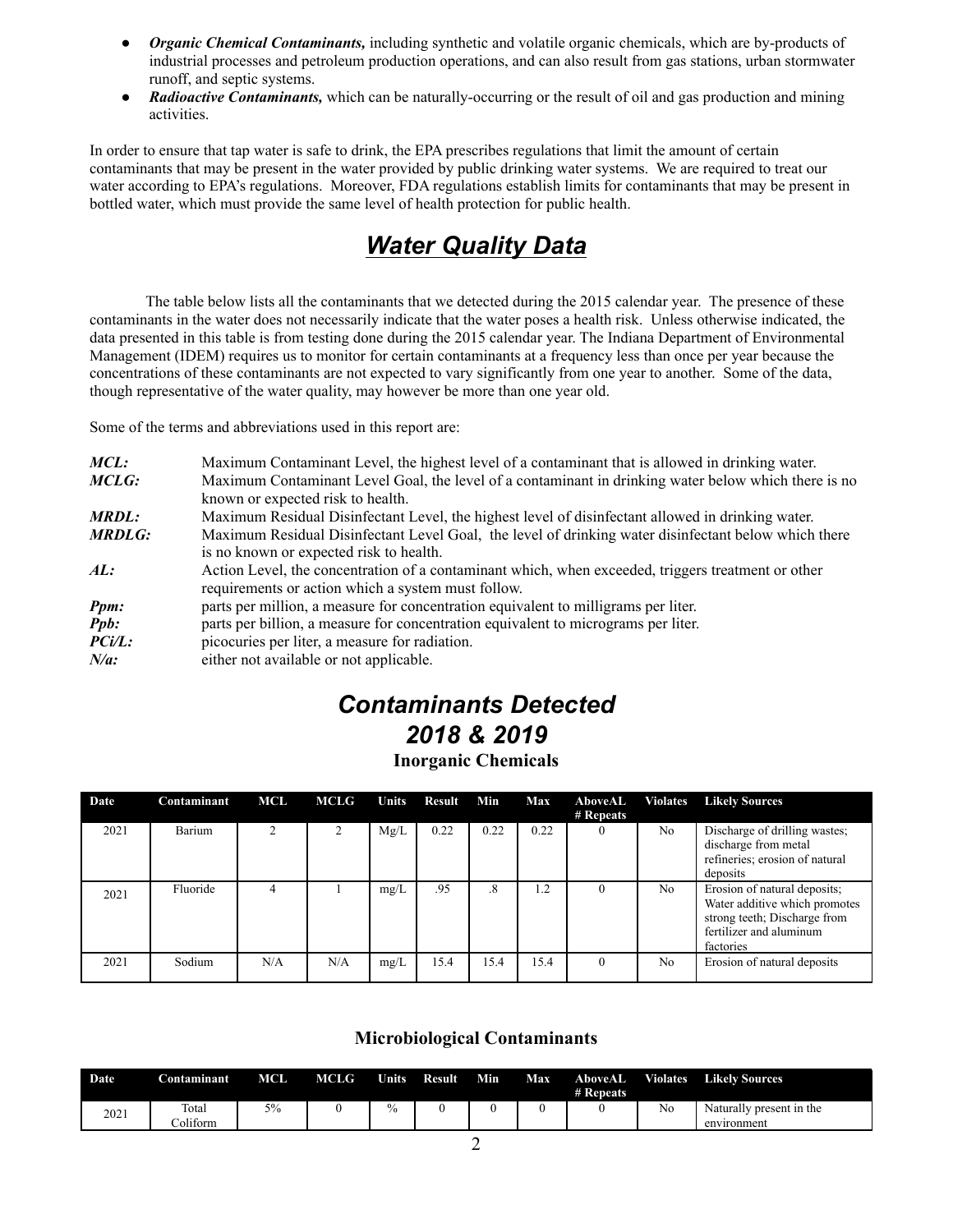| Bacteria |  | NΟ      |  |  |  |
|----------|--|---------|--|--|--|
|          |  | Jetects |  |  |  |

# **Disinfection Byproducts & Precursors**

| 2021 | Chlorine               | 4(MRDL) | 4(MRDLG) | ppm | .43   | .30   | .72   | 0 | No             | Water additive to control    |
|------|------------------------|---------|----------|-----|-------|-------|-------|---|----------------|------------------------------|
|      | Residual               |         |          |     |       |       |       |   |                | microbes                     |
| 2021 | Total                  | 80      | No Goal  | ppb | < 0.5 | < 0.5 | < 0.5 | 0 | N <sub>0</sub> | By-product of drinking water |
|      | <b>Trihalomethanes</b> |         | For The  |     |       |       |       |   |                | chlorination                 |
|      | <b>TTHM)</b>           |         | Total    |     |       |       |       |   |                |                              |
| 2021 | Haloacetic Acids       | 60      | No Goal  | ppb | 4.6   | 4.6   | 4.6   | 0 | No             | By-product of drinking water |
|      | (HAA5)                 |         | For The  |     |       |       |       |   |                | chlorination                 |
|      |                        |         | Total    |     |       |       |       |   |                |                              |

# **Radioactive Contaminants**

| 2021 | Gross Alpha             | 15      | $\theta$ | pCi/L | 2.2    | 2.2    | 2.2    | $\Omega$ | N <sub>0</sub> | Decay of natural and<br>man-made deposits |
|------|-------------------------|---------|----------|-------|--------|--------|--------|----------|----------------|-------------------------------------------|
| 2021 | Gross Beta              | $- - -$ | $\Omega$ | pCi/l | 2.7    | 2.7    | 2.7    | $\theta$ | N <sub>0</sub> | Erosion of natural deposits               |
| 2021 | Radium-226              | 3       |          | pCi/L | < 0.35 | < 0.35 | < 0.35 |          | No             | Erosion of natural deposits               |
| 2021 | Radium-228              | $-$     | $\theta$ | pCi/l | 0.72   | 0.72   | 0.72   | $\theta$ | N <sub>0</sub> | Erosion of natural deposits               |
| 2021 | Combined<br>Radium-Calc |         | $\theta$ | pCi/L | 0.93   | 0.93   | 0.93   | $\Omega$ | N <sub>o</sub> | Decay of natural and<br>man-made deposits |

# **Lead & Copper**

| Date | Contaminant | MCL     | <b>MCLG</b> | Units Ave. |      |      |      | $90^{th}\%$ Max AboveAL#<br><b>Repeats</b> |    | <b>Violates</b> Likely Sources                                                                                  |
|------|-------------|---------|-------------|------------|------|------|------|--------------------------------------------|----|-----------------------------------------------------------------------------------------------------------------|
| 2021 | Copper      | .3 (AL) | 1.3         | ppm        | 0.15 | 0.25 | 0.35 |                                            | No | Erosion of natural deposits:<br>Leaching from wood<br>preservatives; Corrosion of<br>household plumbing systems |
| 2021 | Lead        | 15 (AL) | $\theta$    | ppb        | .23  | 3.4  | 5.0  |                                            | No | Erosion of natural deposits:<br>Corrosion of household<br>plumbing systems                                      |

## **Our Watershed Protection Efforts**

Our water system is working with the community to increase awareness of better waste disposal practices to further protect the sources of our drinking water. We are also working with other agencies and with local watershed groups to educate the community on ways to keep our water safe.

#### **Public Involvement Opportunities**

Please call our office if you have questions. If you wish to participate in decisions that may affect water quality, the regularly scheduled board meetings are held every third Monday of each month at 5:00 p.m. at the Edgewood Town Hall, 3405 Nichol Avenue, Anderson, IN 46011. We ask that all our customers help us protect our water sources, which is the heart of our community , our way of life, and our children's future.

### **Lead in Drinking Water**